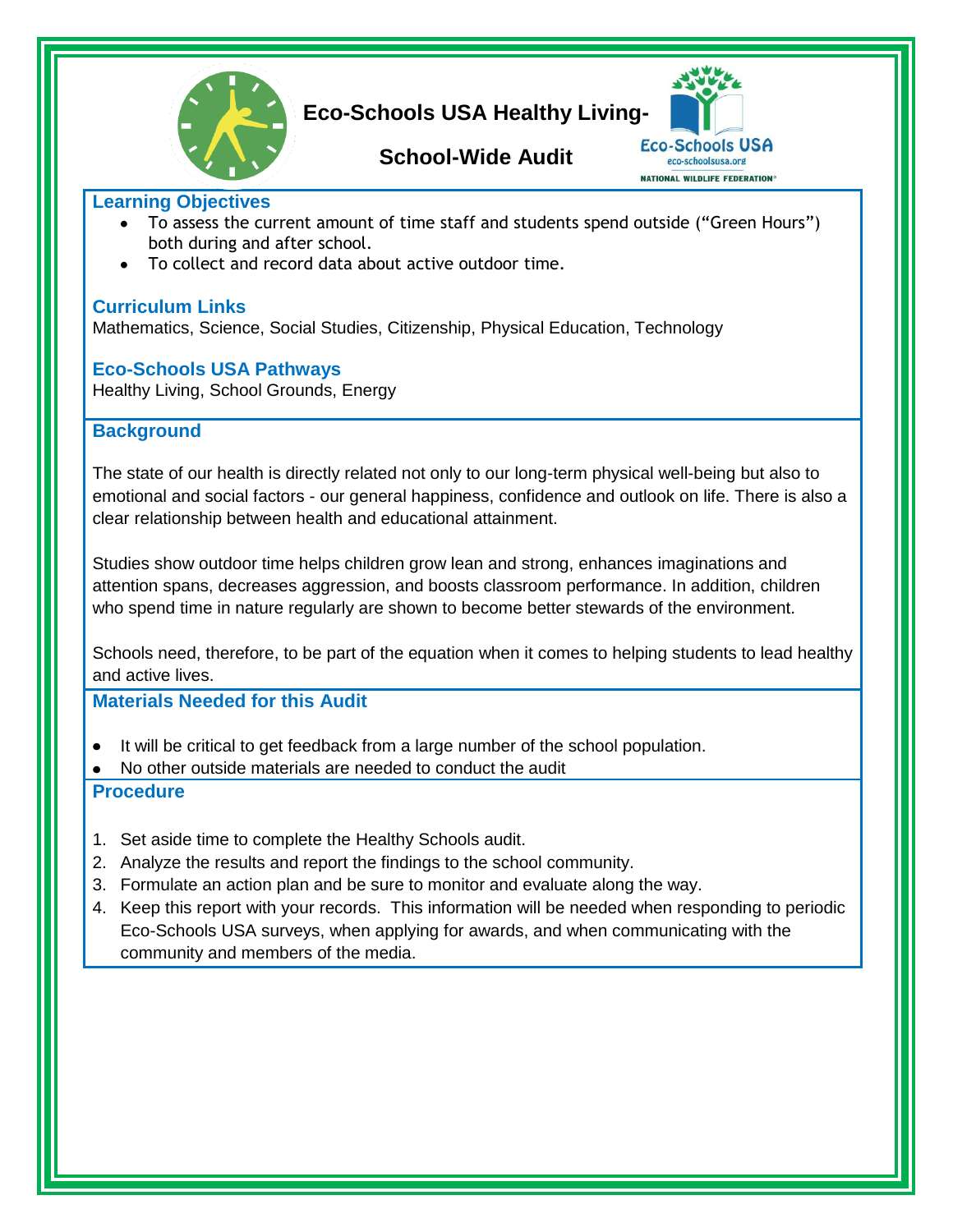**School\_\_\_\_\_\_\_\_\_\_\_\_\_\_\_\_\_\_\_\_\_\_\_\_\_\_\_\_\_\_\_\_\_\_\_\_\_\_\_\_\_\_\_\_\_\_\_\_\_\_\_\_\_\_\_\_\_\_\_\_\_\_\_\_\_\_\_\_\_\_\_\_\_\_\_\_\_\_\_\_\_\_**

**Date\_\_\_\_\_\_\_\_\_\_\_\_\_\_\_\_\_\_\_Time\_\_\_\_\_\_\_\_\_\_\_\_\_\_\_**

Names of Reviewers

**Use this worksheet to help you prepare a Healthy Living Action Plan.**

**Step 1:** Have students and teachers answer the questions below. If your school population is more than 500 students go to at least 50% of the school's classrooms and answer the questions below. If less than 500 students, try to get information from at least 70% of the school's classrooms.

**Step 2:** After you complete the Classroom Assessment, complete the School Assessment.

#### **NOTES:**

**ECO-SCHOOLS USA HEALTHY LIVING AUDIT 2012 © National Wildlife Federation. All Rights Reserved.**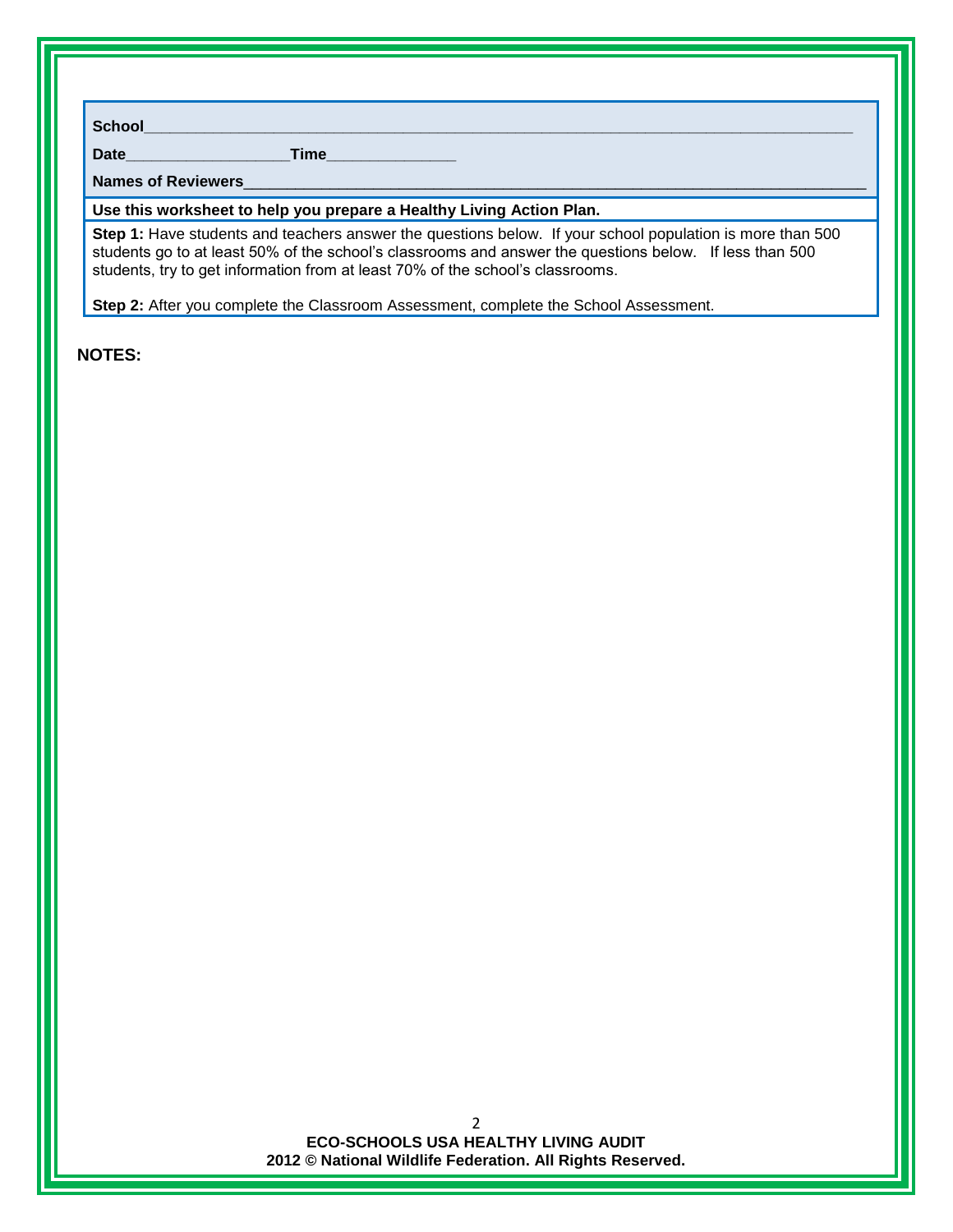

## **Eco-Schools USA Healthy Living**

## **Classroom Assessment Worksheet**

| Classroom #:                                                                                          | Teacher:                   |
|-------------------------------------------------------------------------------------------------------|----------------------------|
| <b>Grade Level:</b>                                                                                   | Subject:                   |
| Total # in Class (students & faculty):                                                                | <b>Date of Assessment:</b> |
| Estimate how many hours per week students and<br>staff spend outside doing school-related activities: |                            |
| Outdoor Recess:                                                                                       | hours                      |
| Outdoor P.E./Athletics:                                                                               | hours                      |
| Walking to/from School:                                                                               | hours                      |
| Class Outside:                                                                                        | hours                      |
| Outdoor Field Trips (zoos, nature centers, etc.):                                                     | hours                      |
| Outdoor after school sports practice:                                                                 | hours                      |
| After-school outdoor activities (school-sponsored, not<br>sports teams):                              | hours                      |
| Additional time spent working in the schoolyard habitat<br>or taking care of the school's garden(s):  | hours                      |
| Other (please describe, in addition to # of hours):                                                   |                            |
|                                                                                                       | hours                      |
|                                                                                                       | hours<br>hours             |
|                                                                                                       | hours                      |
|                                                                                                       |                            |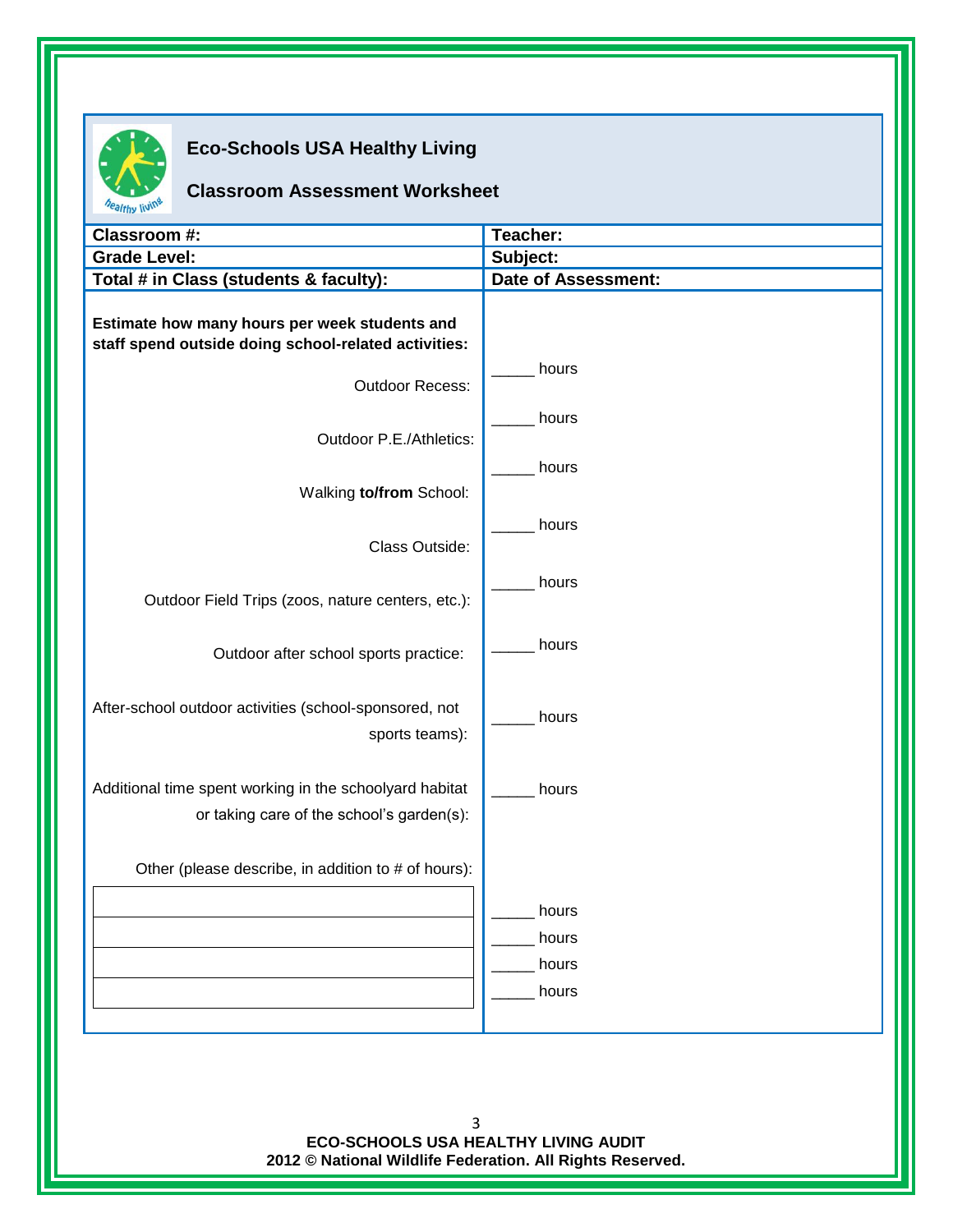

## **Eco-Schools USA Healthy Living**

#### **Classroom Assessment Worksheet – page 2**

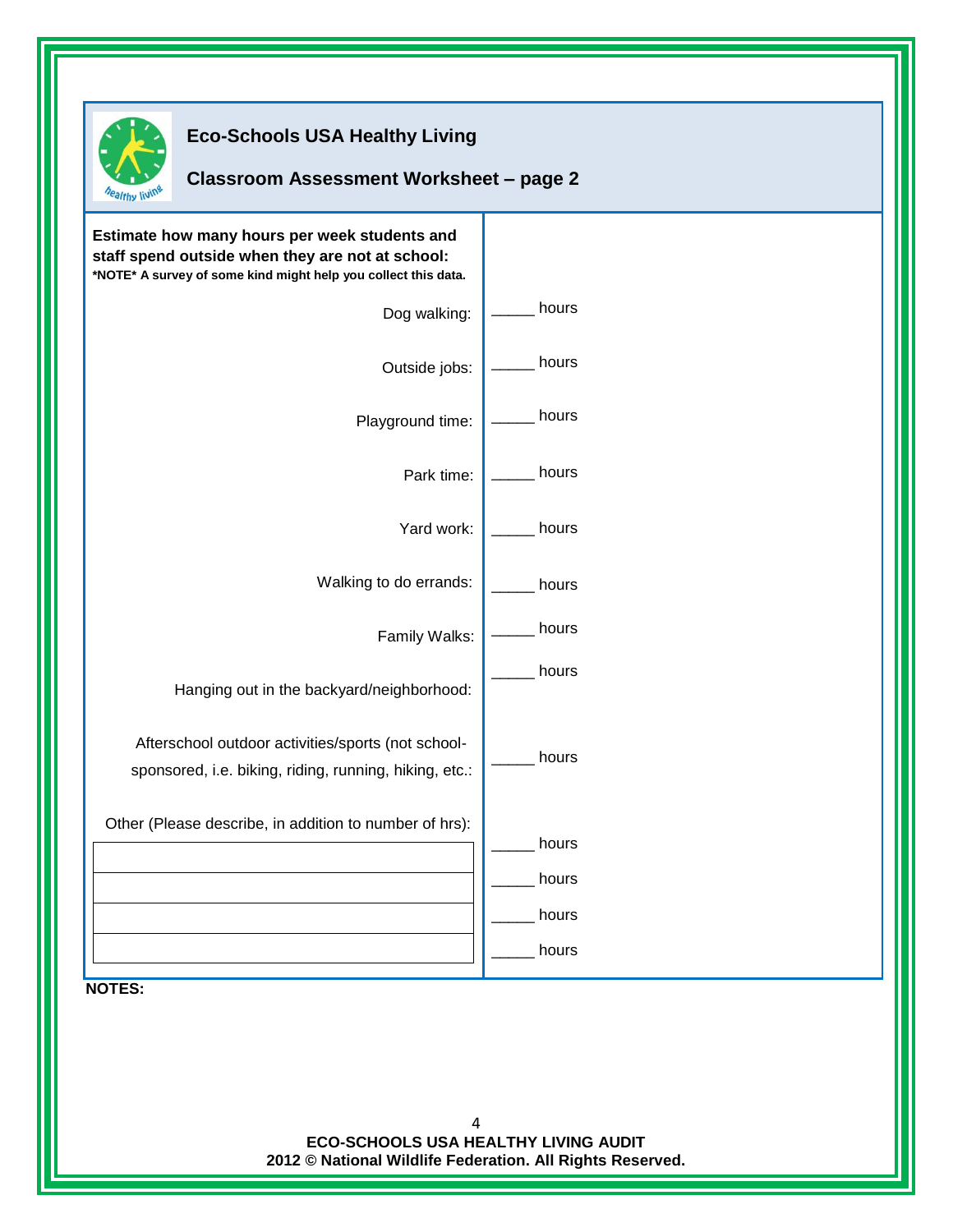

**Eco-Schools USA Healthy Living** 

### **School Assessment Worksheet**

**Step 1: Have each classroom in your school complete the** *Healthy Living Classroom Assessment Worksheet***.** 

**Step 2: Total all of the classroom assessments from Step 1 for numbers 1 and 2 in this section.**

| 1. Calculate the average amount of time per week<br>students and staff spend outside doing school-<br>related activities: |                |
|---------------------------------------------------------------------------------------------------------------------------|----------------|
| <b>Outdoor Recess:</b>                                                                                                    | hours          |
| Outdoor P.E./Athletics:                                                                                                   | hours          |
| Walking to/from School:                                                                                                   | hours          |
| Class Outside:                                                                                                            | hours          |
| Outdoor Field Trips (zoos, nature centers, etc.):                                                                         | hours          |
| Outdoor after school sports practice:                                                                                     | hours          |
| After-school outdoor activities (school-sponsored, not<br>sports teams):                                                  | hours          |
| Additional time spent working in the schoolyard habitat<br>or taking care of the school's garden(s):                      | hours          |
| Other (please describe, in addition to # of hours):                                                                       |                |
|                                                                                                                           | hours<br>hours |
|                                                                                                                           | hours          |
|                                                                                                                           | hours          |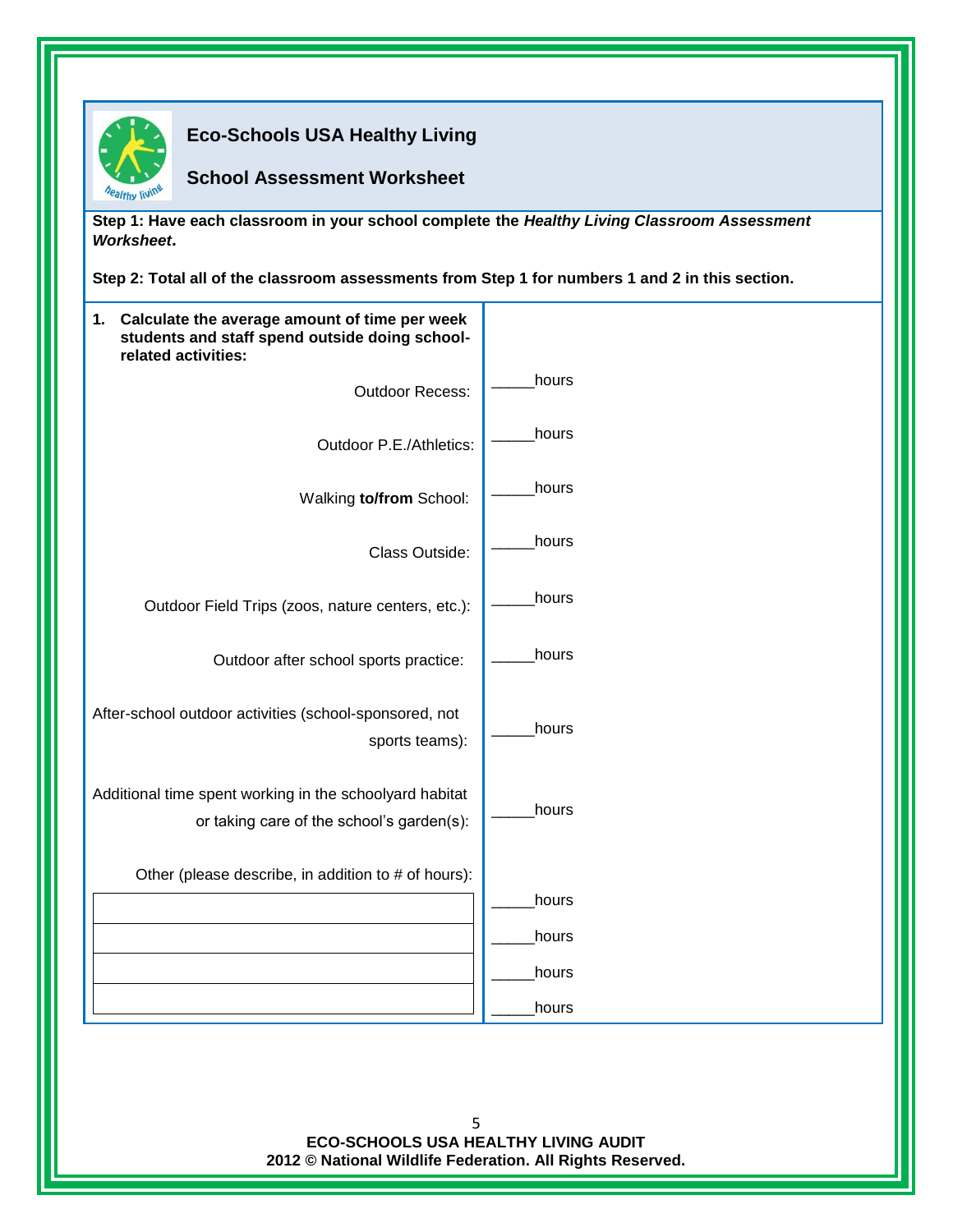

## **Eco-Schools USA Healthy Living**

## **Classroom Assessment Worksheet – page 2**

| not at school: *NOTE* A survey of some kind might help<br>you collect this data. |       |
|----------------------------------------------------------------------------------|-------|
| Dog walking:                                                                     | hours |
| Outside jobs:                                                                    | hours |
| Playground time:                                                                 | hours |
| Park time:                                                                       | hours |
| Yard work:                                                                       | hours |
| Walking to do errands:                                                           | hours |
| Family Walks:                                                                    | hours |
| Hanging out in the backyard/neighborhood:                                        | hours |
| Afterschool outdoor activities/sports (not school-                               |       |
| sponsored, i.e. biking, riding, running, hiking, etc.:                           | hours |
| Other (Please describe, in addition to number of hrs):                           |       |
|                                                                                  | hours |
|                                                                                  | hours |
|                                                                                  | hours |
|                                                                                  | hours |
| <b>NOTES:</b>                                                                    |       |

6 **ECO-SCHOOLS USA HEALTHY LIVING AUDIT 2012 © National Wildlife Federation. All Rights Reserved.**